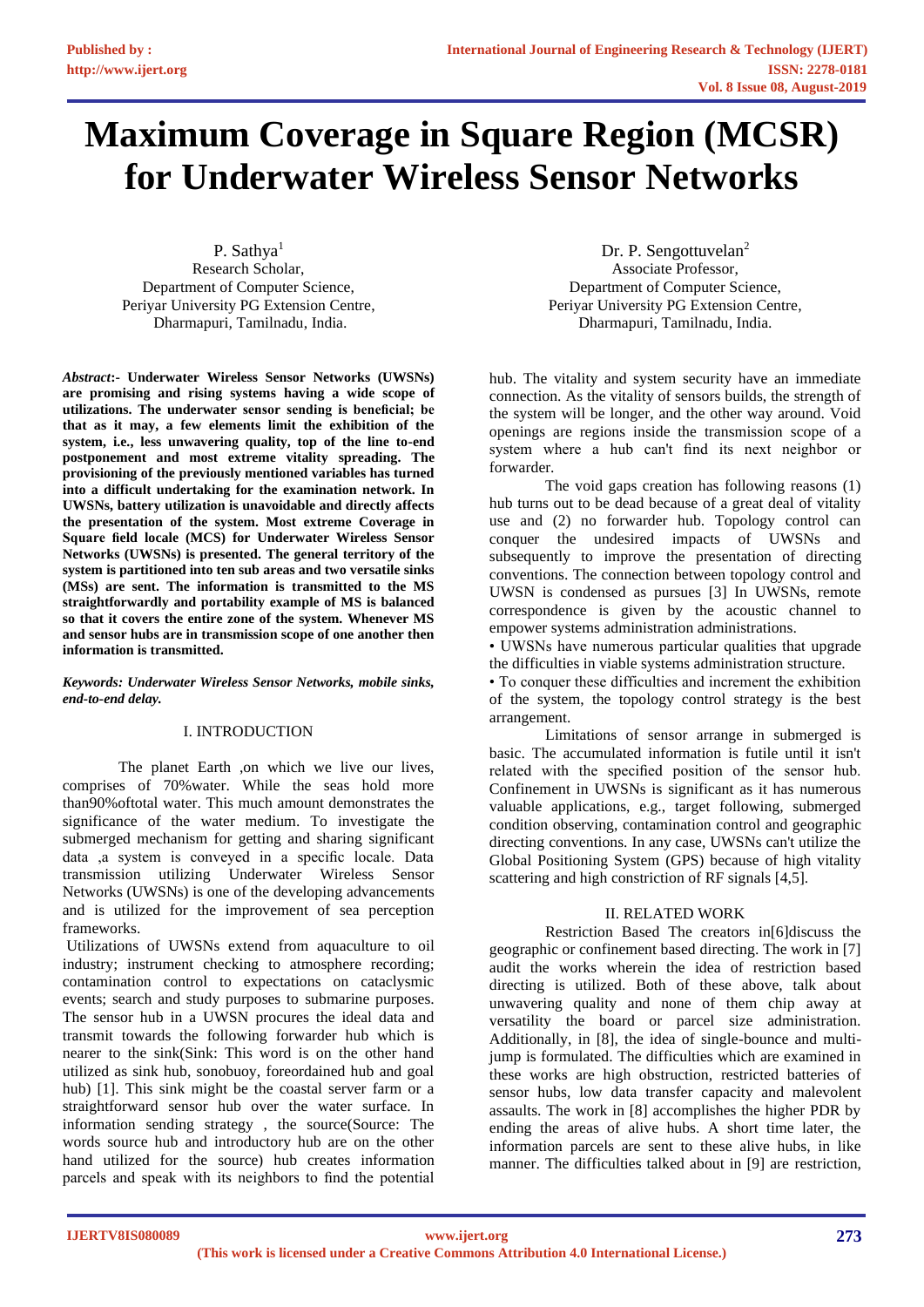possible equipment, significant reproduction apparatuses and low power lightweight flyers.

Topology Control Based The creators in [10] proposed topology control-based arrangements. TCEB and GARM plans are proposed for controlling the topology of UWSNs in [7,10], respectively. Furthermore, the[11] classifies diverse topological conventions. From [3], dependability and portability is talked about. The work [3] centers around single-jump and multi-bounce while the work [7] just spotlight on next forwarder hub. The difficulties that examined in [3,5,7,] are: high lessening, versatility of sensor hubs, vitality efficiency, low data transfer capacity, availability misfortune, high piece rate mistake, high organization cost, complexities and ideal area of lightweight plane. Utilizing dynamic topological technique, work in [7] accomplishes vitality efficiency and the work in [12] improves both PDR and vitality efficiency. In [5], portability the board is a noteworthy thought utilizing EEL and the idea of multi-trusting. What's more, the work [5] accomplishes better recreation results from thought about ones.

### III. PROPOSED SCHEME

This section presents the working of the protocol operation, network model, mobility model of sink and energy harvesting mechanism in detail.

Protocol Operation The proposed protocol operates in two phases:

(i) setup phase and (ii) steady state phase.

1) *Setup phase*: At first, every hub communicates a welcome parcel inside its transmission range to share data about its ID, profundity, and lingering vitality. Based on this data sharing, neighbors are identified.

2) *Steady state phase*: Source hub advances information bundle to goal hub or to MS if in transmission go. At the goal hub, the bundle is either acknowledged or dismissed based on number of effectively got bits. Besides, the hubs that lie in the transmission scope of the versatile sink send their information legitimately to the sink.

### IV. SIMULATION AND PERFORMANCE EVALUATION

Introduced maximum coverage square region routing protocol MCS in which the mobility pattern of sink is adjusted in such a way that the overall area of the network is covered and each node sends its data directly to MS and hence the throughput increases and packet dropped ratio is reduced.

| <b>TABLE I: Simulation Parameters</b> |  |  |
|---------------------------------------|--|--|
|---------------------------------------|--|--|

| 111000 1.011110101011 1 01011100010 |               |  |
|-------------------------------------|---------------|--|
| Parameters                          | Value         |  |
| Number of nodes                     | 150           |  |
| Number of sinks                     |               |  |
| Network area                        | 1100m x 1100m |  |
| Transmission range                  | 110m          |  |
| Initial energy                      | бi            |  |
| Size of data packet                 | 100bits       |  |

#### *A. Performance Parameters*

The proposed protocol is evaluated by following parameters:

1) *Network Stability Period*: Strength period is the term wherein every one of the hubs are alive in the system. The unit of steadiness period is seconds.

2) *Throughput*: Number of bundles effectively got at the base station. It is unit less, on the grounds that it is proportion of absolute transmitted bundles by all out got parcels. It's unit is bits every second.

3) *Packet Drop*: Number of packets send by sensor nodes but not received at base station.

4) *Packet Acceptance Ratio*: Number of packets successfully received at the base station divided by total packets sent to the base station.

5) *Network Lifetime*: It is the time from the beginning of the system till the passing of the last hub. The unit of Network lifetime is seconds.

6) *Residual Energy*: It is the remaining energy of a sensor node at any time interval. It's unit is joule.

### *B. Performance Parameters*

Discussions In this section, we discuss the performance parameters in detail.

1) Network Lifetime:

Figure 1 demonstrates the system lifetime of MCS, MC and EBECRP. Dependability time of MC is more than MCS and EBECRP. In MC portable sinks are move clockwise way and spreads the zone so that all the sensor hubs legitimately speak with sinks when they are in their transmission extend.



Fig. 1: Number of Alive Nodes

### *2) Energy Consumption:*

The vitality utilization of MCS, MC and EBECRP. As bunching is performed in EBECRP and hubs use vitality in making groups and group head additionally because of which more vitality is devoured when contrasted with other two plans. Less vitality is expended in MC as a result of the clockwise development of sink and direct transmission among MS and hub. Additionally in MCS, the MSs proceed onward the predefined ways and direct transmission is performed when MS is in transmission extend. The portability of sink is balanced so that every single square locale is secured. Therefore, the vitality utilization of MCS is less when contrasted with EBECRP and more than MC.